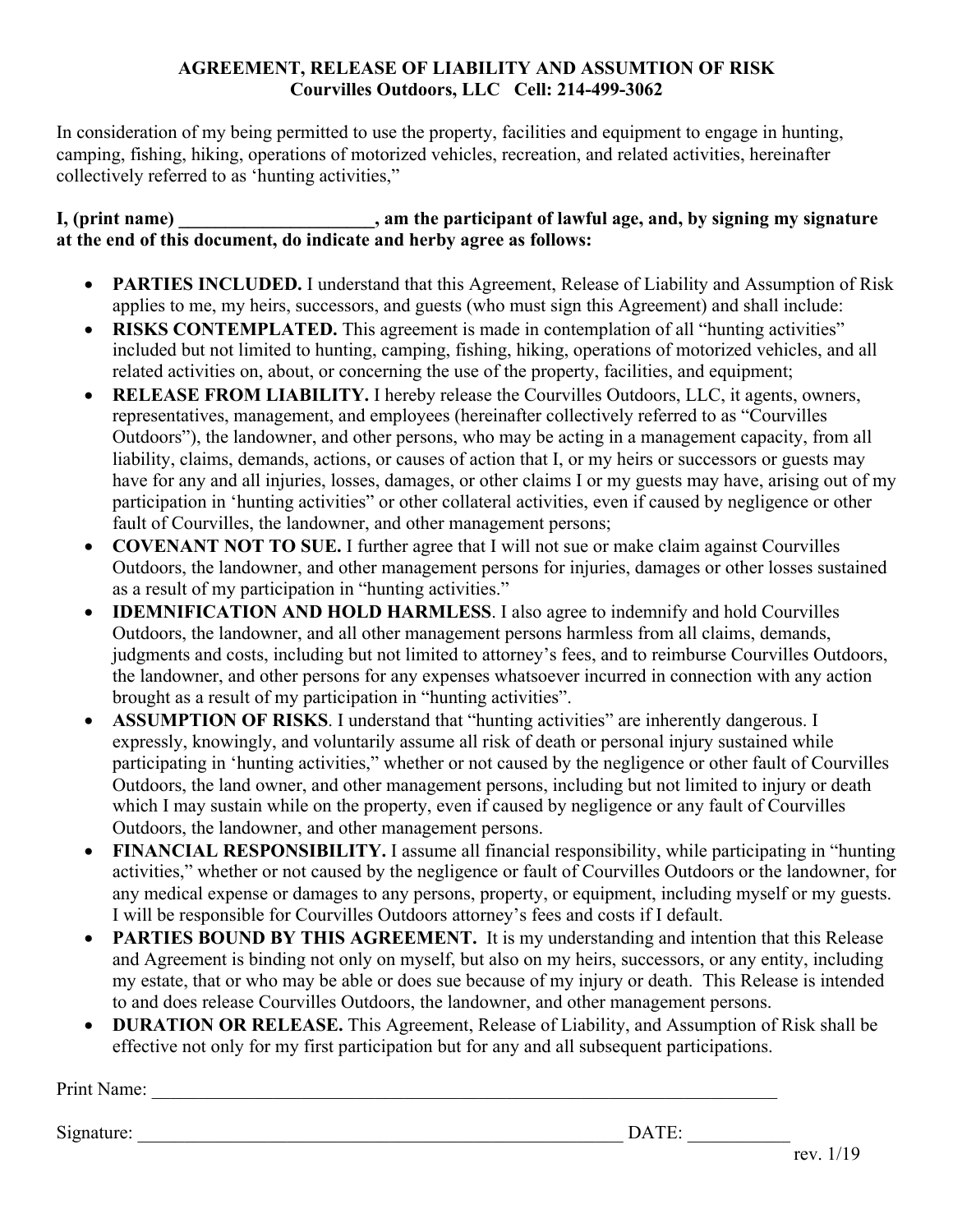### **Courvilles Outdoors, L.L.C. Cell: 214-499-3062**

In exchange for the fees and rule compliance below, the Courvilles Outdoors, L.L.C. agrees to allow the harvesting of all legal game animals set forth by the Texas Parks and Wildlife Department within the property boundaries on a yearly basis.

Lessee agrees to the following points:

- 1) Lease runs from **\_\_\_\_\_\_\_\_\_\_\_\_\_\_\_**. All money is paid in full prior to the **\_\_\_\_\_\_\_\_\_\_\_\_**.
- 2) Guest are allowed, but under your supervision at all times and guest must hunt under lessee's tags and rules. Guest animals come from lessee tag allotment.
- 3) Each paying hunter agrees to maintain and run at least one (1) game feeder continuously year around.
- 4) Each lessee agrees to "feed" a combination of protein and corn (50/50 minimum)
- 5) Lessee will hunt only on assigned lease property, no hunting fence lines.
- 6) Littering will not be tolerated. Cutting or damaging of trees, crops, roads, fences, buildings, etc is strictly prohibited. The repair or restitution of all damaged items shall be at the expense of the violator. **\_\_\_\_\_\_\_\_\_INITALS**
- 7) For safety and proper identification of target, hunters will be expected to utilize adequate binoculars for hunting.
- 8) In general, or by intoxication, dangerous or disorderly conduct is not acceptable.
- 9) ATV's are only allowed for transportation to and from hunting stands/game/feeders during deer/turkey hunting season. No playing around.
- 10) Respect fellow hunters at all times. Acts of aggression or violence will be grounds for immediate loss of all privileges and the sheriff will evict you from the property. All money will be forfeited.
- 11) Shooting into adjacent property and across fence property lines is against the law and prohibited.
- 12) Hunting stands should be portable and temporary. Hunting blinds should not damage permanent structures.
- 13) Lessee is responsible for closing all gates on property at all times.
- 14) Lessee is financially responsible for any livestock (cattle, etc) accidentally shot.
- 15) Unresolved disputes (concerning hunting stands, game feeders, trespassing, etc) will be handled by the **Courvilles Outdoors, L.L.C.**
- 16) Any problems or issues that arise from the Lessee needs to be brought to the attention of the **Courvilles Outdoors, L.L.C.**
- 17) Lessee agrees to abide by The Law of The Texas Parks and Wildlife at all times and become familiar laws each year.
- 18) Upon expiration of this lease agreement, lessees (hunters) will not re-lease the property within FIVE YEARS from the date of expiration of lease. Lessees or any of their agents will not attempt to or have any business dealings in regards with leasing or hunting the property from the landowner or anyone else other than the **Courvilles Outdoors, L.L.C**. If the property is re-leased from anyone other than the **Courvilles Outdoors, L.L.C.** you agree to pay two times the current lease amount**\_\_\_\_\_\_(INITIALS**).
- 19) Any items (stands, feeders, fencing, campers, etc) left on the hunting property after **\_\_\_\_\_\_\_\_\_\_** (if fees are not paid and prior arrangement made with Courvilles Outdoors, L.L.C.) will become property of Courvilles Outdoors, L.L.C.

| Printed Name: |  |
|---------------|--|
|               |  |

Signature:\_\_\_\_\_\_\_\_\_\_\_\_\_\_\_\_\_\_\_\_\_\_\_\_\_\_\_\_\_\_\_\_\_\_\_\_\_\_\_\_\_\_\_\_\_\_\_\_\_\_\_\_\_\_\_\_Date:\_\_\_\_\_\_\_\_\_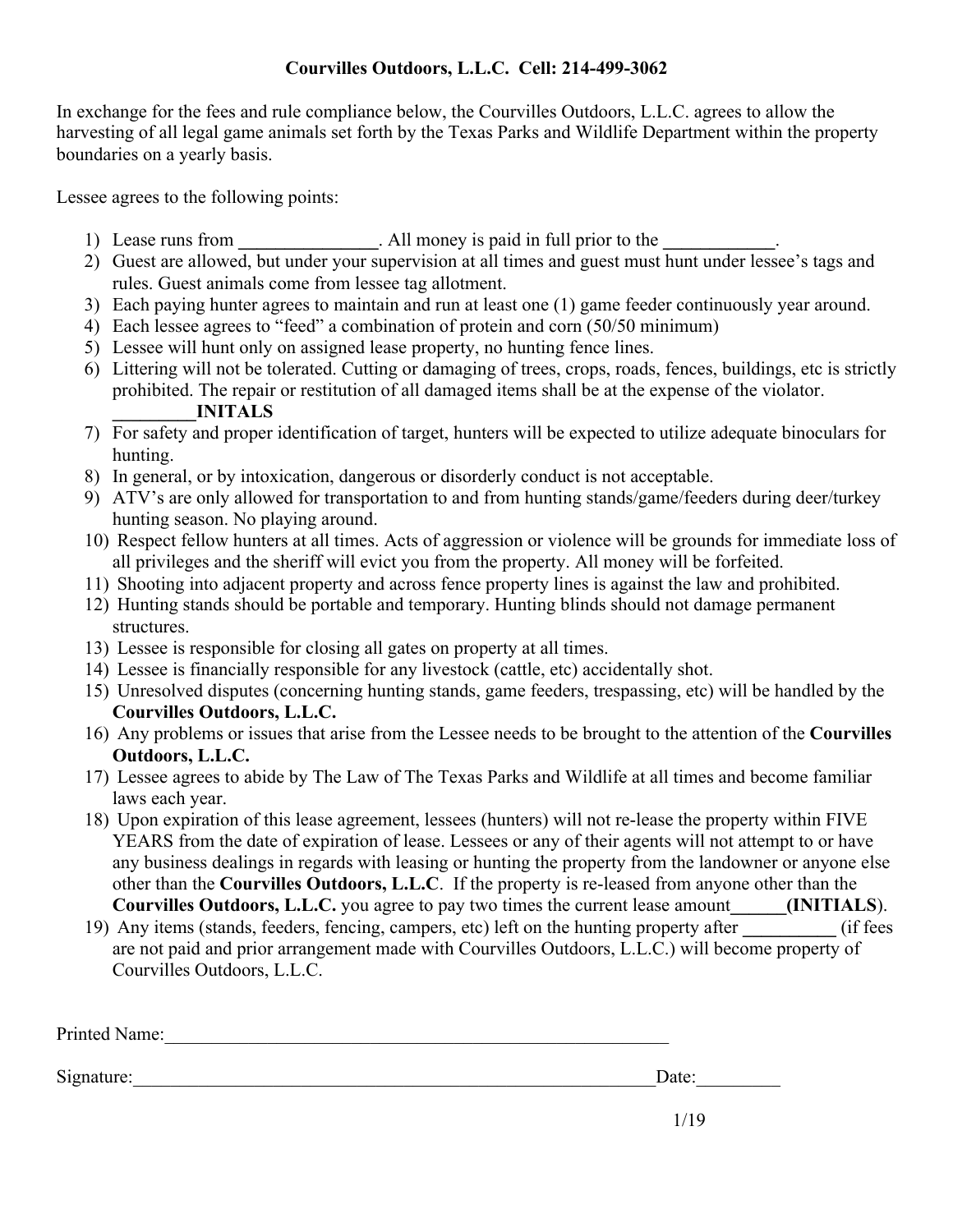## **Courvilles Outdoors, L.L.C. Cell: 214-499-3062**

The undersigned lessee acknowledges that he/she has read this agreement and has had ample opportunity to review this document before signing. The Lessee by his/her signature accepts and agrees to all of the provisions of this 3 page agreement.

| Accepted by:                                                                                                                                                                                                                        | $\text{Date:}$ |  |  |
|-------------------------------------------------------------------------------------------------------------------------------------------------------------------------------------------------------------------------------------|----------------|--|--|
| Lessee Signature: Date: Date:                                                                                                                                                                                                       |                |  |  |
| Lessee Printed Name:                                                                                                                                                                                                                |                |  |  |
|                                                                                                                                                                                                                                     |                |  |  |
| City: <u>City:</u> City: City: City: City: City: City: City: City: City: City: City: City: City: City: City: City: City: City: City: City: City: City: City: City: City: City: City: City: City: City: City: City: City: City: City |                |  |  |
| Cell Phone: Cell Phone:                                                                                                                                                                                                             |                |  |  |
| E-Mail: No. 2014                                                                                                                                                                                                                    |                |  |  |
| Vehicle Description:                                                                                                                                                                                                                |                |  |  |
|                                                                                                                                                                                                                                     |                |  |  |
| Description of property:                                                                                                                                                                                                            |                |  |  |
|                                                                                                                                                                                                                                     |                |  |  |